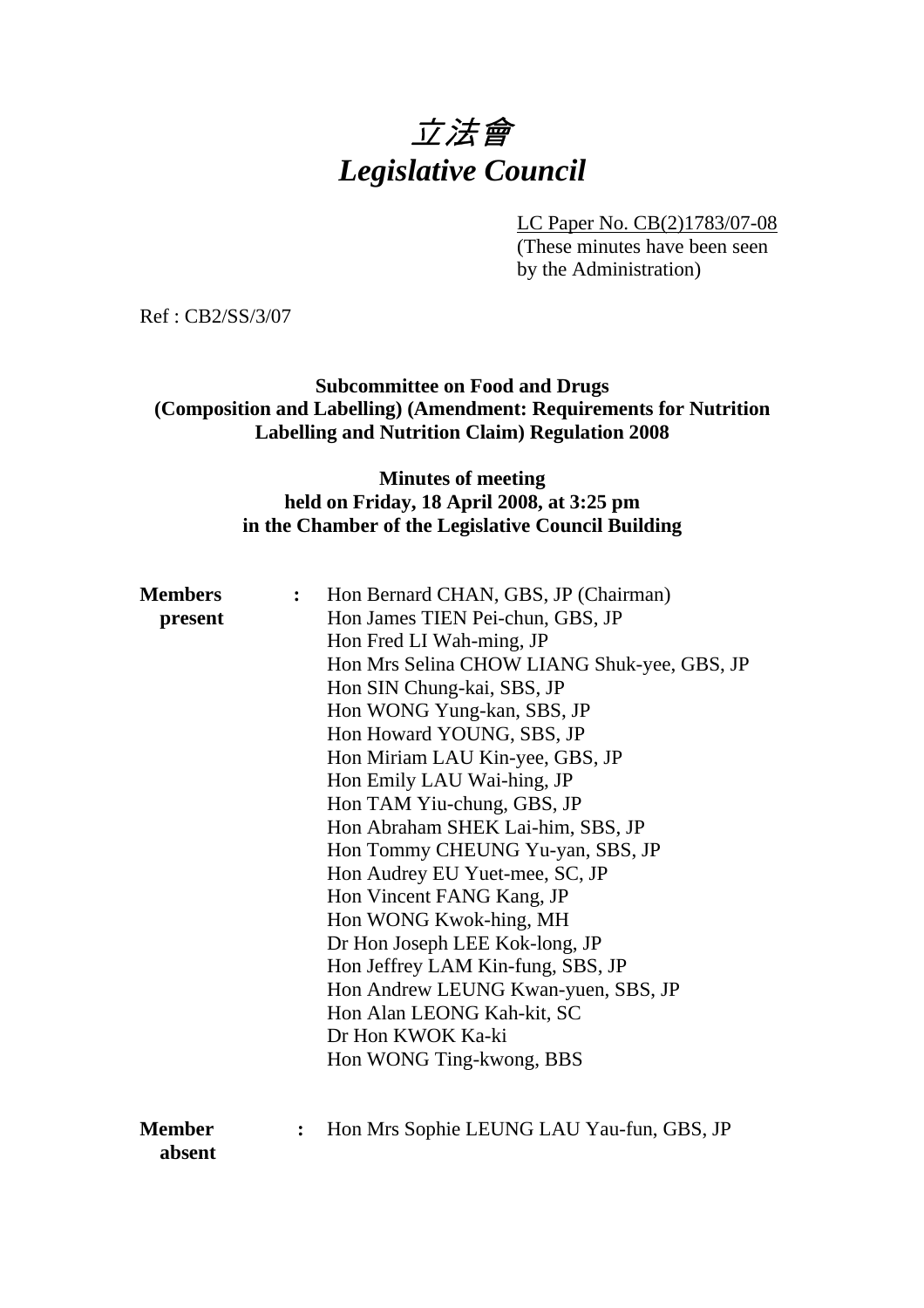| Public Officers : Item II     |                                                                                                       |
|-------------------------------|-------------------------------------------------------------------------------------------------------|
| attending                     | <b>Food and Health Bureau</b>                                                                         |
|                               | Ms Olivia NIP<br>Deputy Secretary for Food and Health (Food)                                          |
|                               | Mrs Angelina CHEUNG<br>Principal Assistant Secretary for Food and<br>Health (Food)1                   |
|                               | <b>Food and Environmental Hygiene Department</b>                                                      |
|                               | Dr Constance CHAN Hon-yee<br>Controller, Centre for Food Safety                                       |
|                               | Dr Philip HO Yuk-yin<br><b>Consultant (Community Medicine) (Risk Assessment</b><br>and Communication) |
|                               | Department of Justice                                                                                 |
|                               | Ms Leonora IP<br><b>Senior Government Counsel</b>                                                     |
|                               | Miss Emma WONG<br><b>Government Counsel</b>                                                           |
| <b>Clerk</b> in<br>attendance | Miss Flora TAI<br>Chief Council Secretary (2)2                                                        |
| <b>Staff</b> in<br>attendance | Ms Connie FUNG<br>Assistant Legal Adviser 3                                                           |
|                               | <b>Ms Alice LEUNG</b><br>Senior Council Secretary (2)1                                                |
|                               | <b>Ms Anna CHEUNG</b><br>Legislative Assistant (2)2                                                   |

- 2 -

Action

# **I. Election of Chairman**

Mr James TIEN, Member of the highest precedence among members of the Subcommittee, presided over the election of Chairman. Mr TIEN called for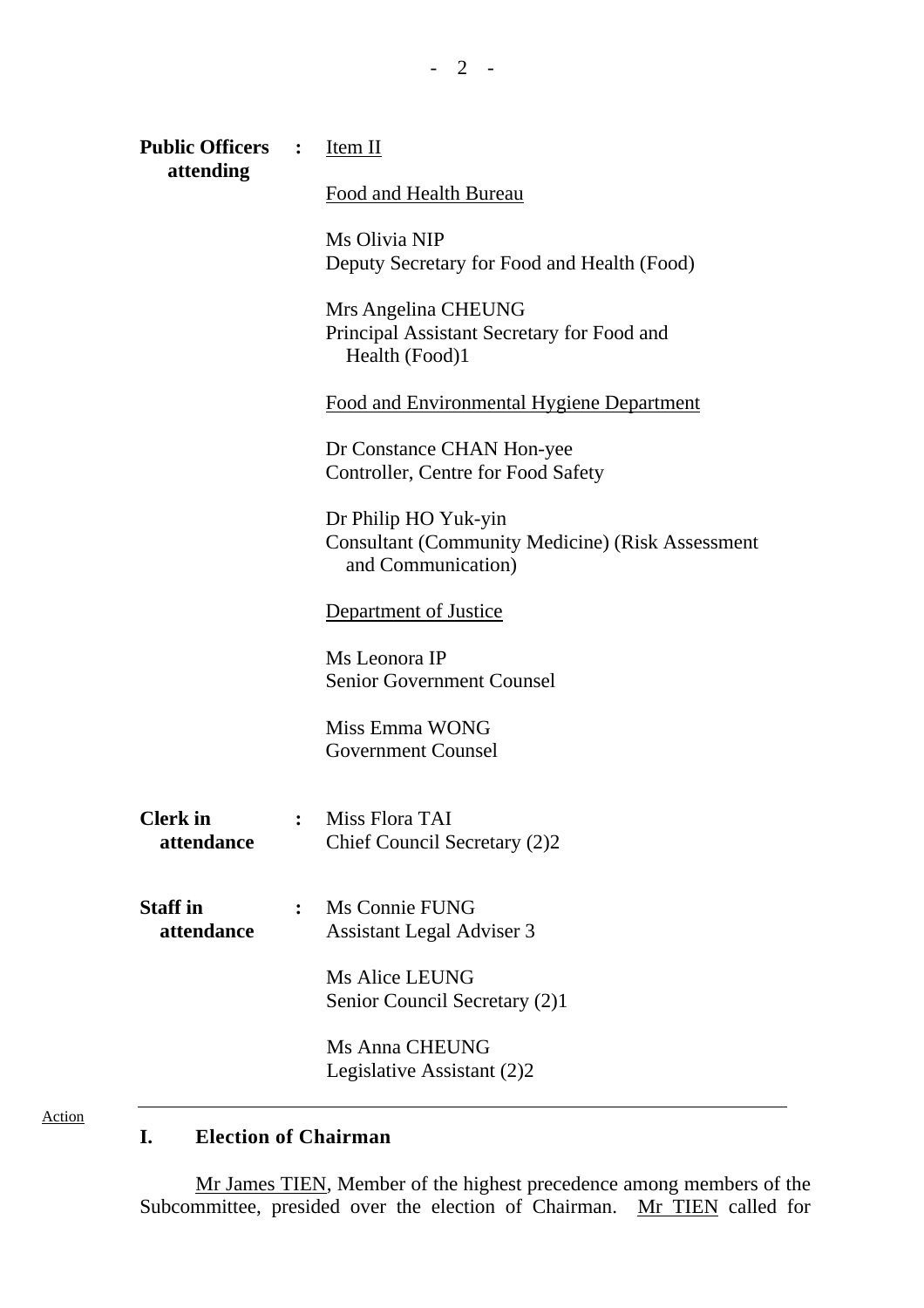nominations for the chairmanship of the Subcommittee. Mr Bernard CHAN was nominated by Mr Abraham SHEK, and the nomination was seconded by Mr Fred LI. Mr CHAN accepted the nomination. Mr TIEN called for other nominations

2. Mr Tommy CHEUNG was nominated by Mr Vincent FANG and the nomination was seconded by Ms Miriam LAU. Mr CHEUNG accepted the nomination.

3. As there were two nominations for the chairmanship, Mr James TIEN announced a vote by secret ballot. Mr TIEN announced that Mr Bernard CHAN and Mr Tommy CHEUNG had received 11 votes and 10 votes respectively, and declared Mr CHAN elected as Chairman of the Subcommittee.

# **II. Meeting with the Administration**  [Ref: HF CR 1/1886/05, LC Paper No. LS70/07-08, Appendix III to LC Paper No. CB(2)1645/07-08(01), LC Paper Nos. CB(2)1645/07-08(02) to (05) and LC Paper No. CB(2)1667/07-08(01)]

4. The Subcommittee deliberated (index of proceedings attached at **Annex**).

### Admin 5. The Administration was requested to -

Action

- (a) provide information on the impact of implementing the mandatory nutrition labelling scheme on food choice (including the estimated percentage of food products imported from the Mainland that had to be re-labelled for meeting the nutrition labelling requirements), food price and the business of small food enterprises;
- (b) provide information on the public consultation work in respect of the nutrition labelling scheme; and
- (c) review the drafting of the phrase "not exceed 30 000 units" under the small volume exemption scheme to ensure its clarity of meaning, i.e. "30 000 units sold in market".

(*Post-meeting note*: The Administration's response providing information on the impact of implementing the mandatory nutrition labelling scheme on food choice and the public consultation work was circulated to members vide LC Paper No. CB(2)1739/07-08 issued on 28 April 2008.)

### **III. Any other business**

Legislative timetable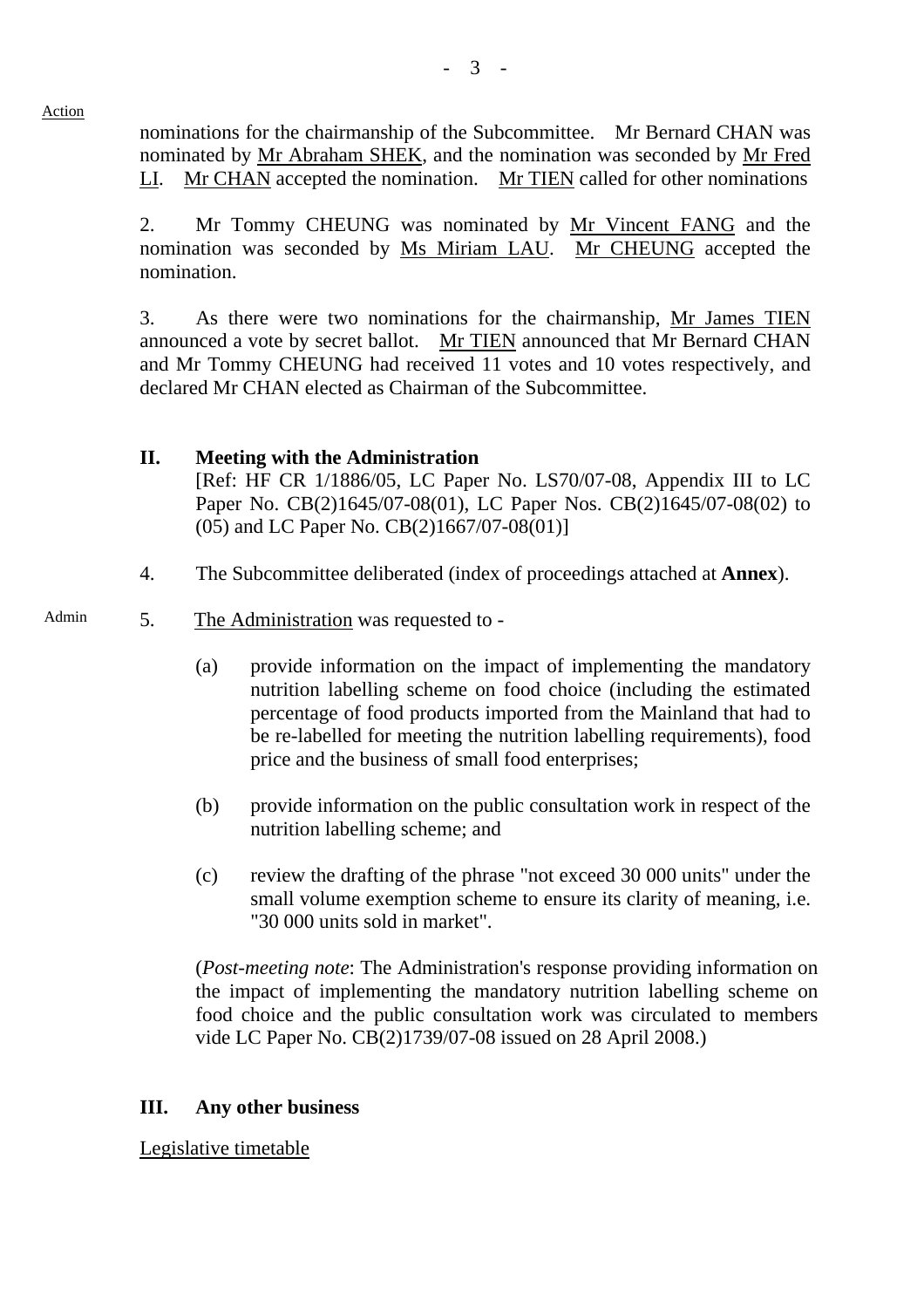#### Action

6. Members agreed that the Chairman should move a motion at the Council meeting on 7 May 2008 to extend the scrutiny period of the Amendment Regulation to 28 May 2008. Members noted that the deadline for giving notice of amending the Amendment Regulation would be 21 May 2008 and the Subcommittee would be required to give a written report to the House Committee on 16 May 2008.

# Meeting with deputations

7. Members agreed that the Subcommittee should receive views on the Amendment Regulation from the organizations listed in Appendix IV to the Members' Brief at the next meeting. The Chairman invited members to notify the Clerk if they wished to invite other organizations. Members also agreed that the next meeting would be scheduled for Monday, 5 May 2008 from 4:30 pm to 8:30 pm to meet with the Administration and deputations.

(*Post-meeting note*: The Subcommittee subsequently decided by circulation of papers that it would hold two meetings on Monday, 5 May 2008 from 8:30 am to 10:30 am and from 4:30 pm to 8:30 pm in order to allow more time for the Subcommittee to meet with the deputations and discuss with the Administration.)

8. There being no other business, the meeting ended at 5:38 pm.

Council Business Division 2 Legislative Council Secretariat 30 April 2008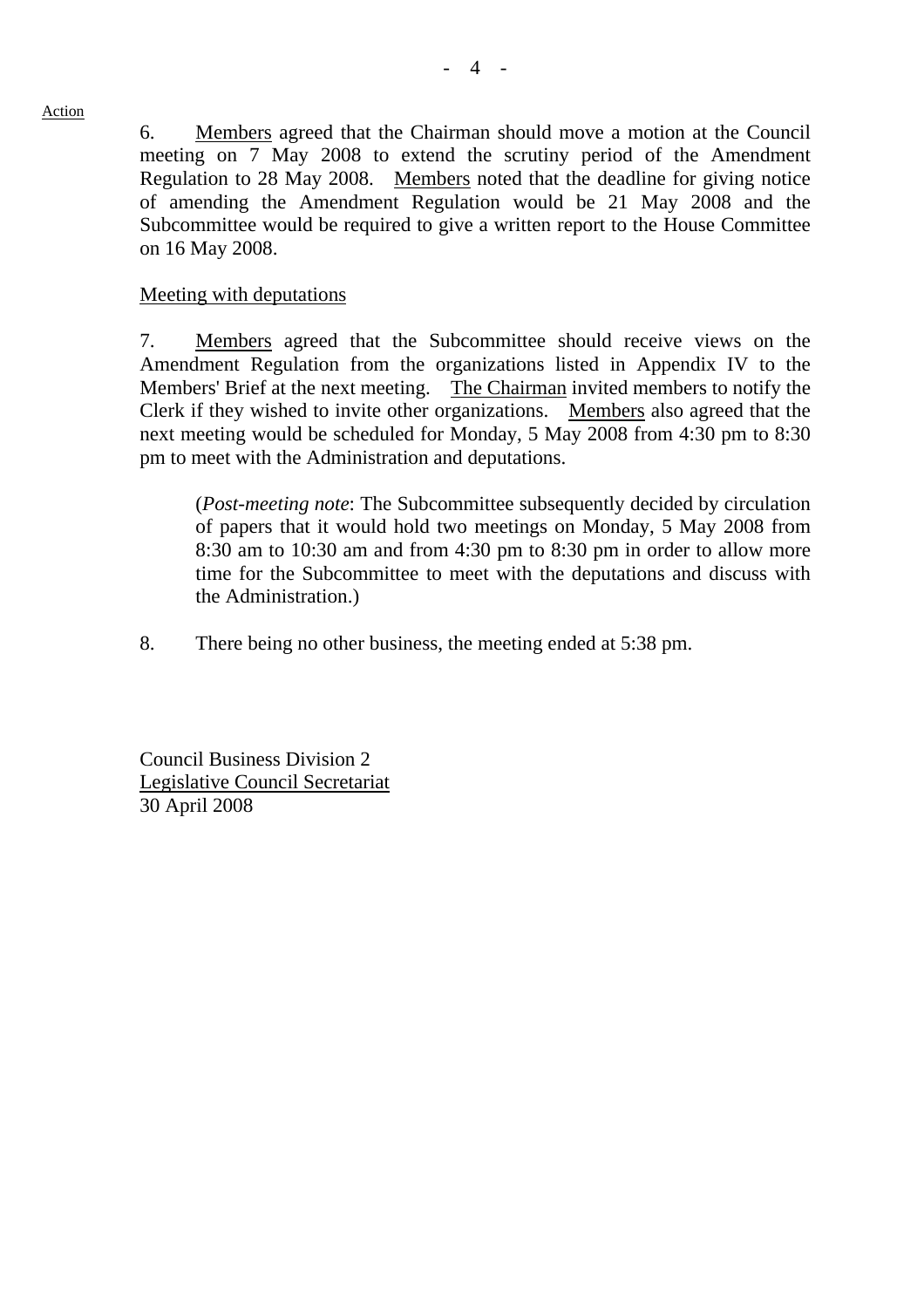# **Proceedings of the meeting of the Subcommittee on Food and Drugs (Composition and Labelling) (Amendment: Requirements for Nutrition Labelling and Nutrition Claim) Regulation 2008 on Friday, 18 April 2008, at 3:25 pm in the Chamber of the Legislative Council Building**

| <b>Time marker</b> | <b>Speaker</b>              | <b>Subject</b>                                                                                                                                                                                                                                                                                                                                                                                                                                                                                                                                                                                                                                                                                                                                                                                                                                  | <b>Action required</b> |
|--------------------|-----------------------------|-------------------------------------------------------------------------------------------------------------------------------------------------------------------------------------------------------------------------------------------------------------------------------------------------------------------------------------------------------------------------------------------------------------------------------------------------------------------------------------------------------------------------------------------------------------------------------------------------------------------------------------------------------------------------------------------------------------------------------------------------------------------------------------------------------------------------------------------------|------------------------|
| $000000 - 000550$  | Mr James TIEN               | Election of Chairman                                                                                                                                                                                                                                                                                                                                                                                                                                                                                                                                                                                                                                                                                                                                                                                                                            |                        |
| 000551 - 003048    | Chairman<br>Admin           | Opening remarks<br>Briefing and powerpoint presentation by the<br>Administration on the Amendment Regulation<br>[Legislative Council Brief (File Ref: HF CR<br>$1/1886/05$ ]<br>(presentation materials issued vide LC Paper<br>no. CB(2)1680/07-08 on 21 April 2008)                                                                                                                                                                                                                                                                                                                                                                                                                                                                                                                                                                           |                        |
| 003049 - 003138    | Mr Andrew LEUNG<br>Chairman | Suggestion of inviting the food trade to give<br>views on the Amendment Regulation                                                                                                                                                                                                                                                                                                                                                                                                                                                                                                                                                                                                                                                                                                                                                              |                        |
| 003139 - 003948    | Mr Fred LI<br>Admin         | Mr Fred LI raised the following queries -<br>whether prepackaged drinks would be<br>(a)<br>subjected to the regulation of the<br>Amendment Regulation;<br>what was the rationale for setting the<br>(b)<br>limit of small volume exemption<br>scheme for food products at an annual<br>sales volume of 30 000 units; and<br>whether regulation could be avoided for<br>(c)<br>food products making nutrition claims<br>without using the words of "低糖" or<br>"low sugars" etc.<br>The Administration's responses as follows -<br>(a)<br>prepackaged drinks would be subjected<br>to the regulation;<br>(b)<br>the proposed annual sales volume had<br>struck a balance between the trade's<br>request and consumer choices; and<br>the food products would be subjected to<br>(c)<br>regulation if words carrying similar<br>meaning were used. |                        |
| 003949 - 004325    | Mrs Selina CHOW<br>Admin    | Mrs Selina CHOW queried about the standard<br>adopted by the Administration in working out<br>its "one plus seven" nutrition labelling<br>scheme, given that there was no single<br>internationally accepted standard on nutrition<br>labelling requirements.                                                                                                                                                                                                                                                                                                                                                                                                                                                                                                                                                                                   |                        |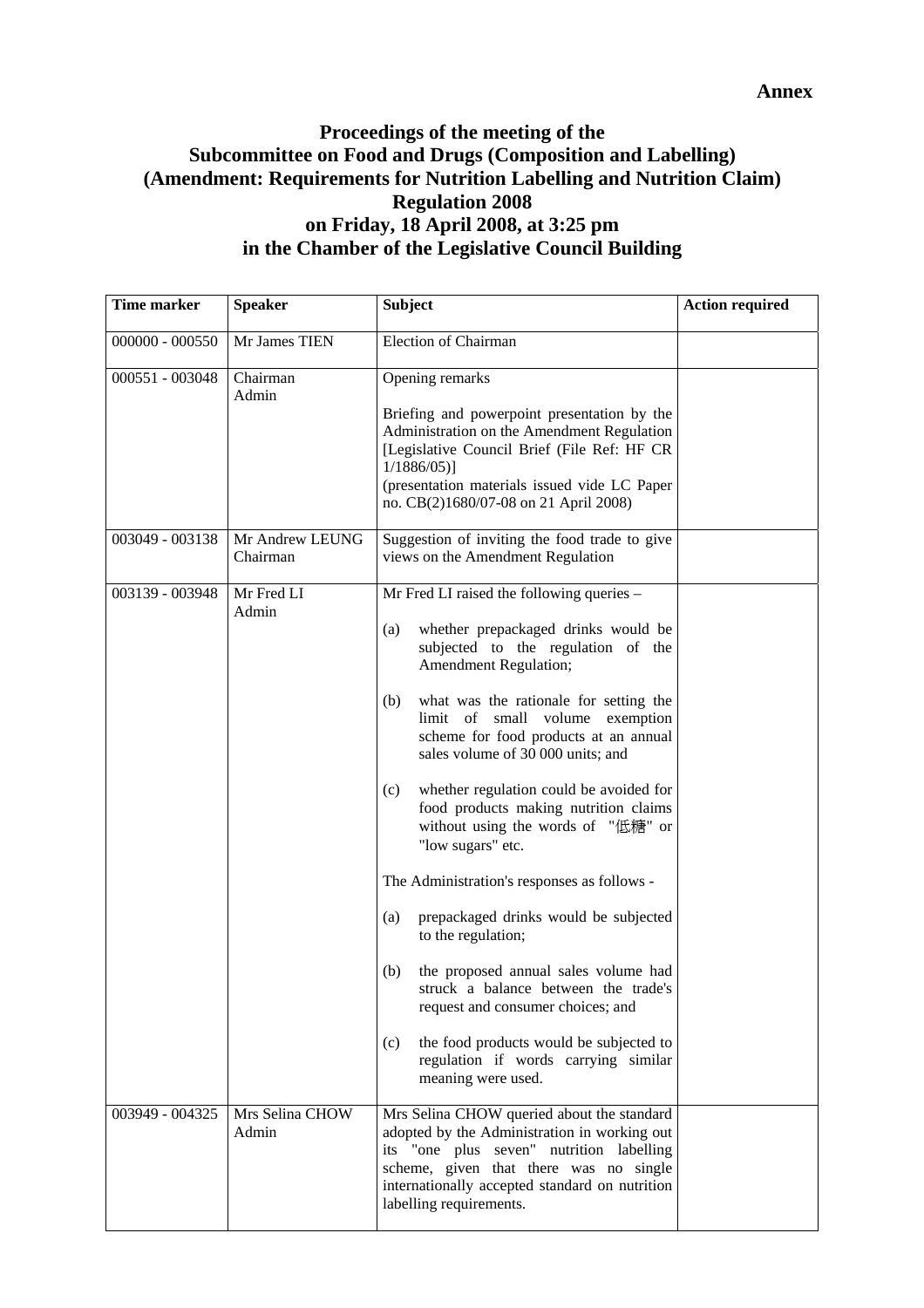| <b>Time marker</b> | <b>Speaker</b>                     | <b>Subject</b>                                                                                                                                                                                                                                                                                                                                                                                                                  | <b>Action required</b> |
|--------------------|------------------------------------|---------------------------------------------------------------------------------------------------------------------------------------------------------------------------------------------------------------------------------------------------------------------------------------------------------------------------------------------------------------------------------------------------------------------------------|------------------------|
|                    |                                    | The Administration's explanation that the<br>Administration had made reference to the<br>Guidelines on Nutrition Labelling issued by<br>the Codex Alimentarius Commission (Codex).<br>However, different countries could adopt<br>different requirements having regard to their<br>own public health needs.                                                                                                                     |                        |
| 004326 - 004938    | Mr James TIEN<br>Admin<br>Chairman | Mr James TIEN's enquiries of the rationale<br>not to give exemption status to a food product<br>with a nutrition claim made in a foreign<br>language and about the restrictions under the<br>small volume exemption scheme in the United<br>States (the US).<br>The Administration's responses as follows -<br>some members of the public might<br>(a)<br>understand the nutrition claims made in<br>that foreign language; and |                        |
|                    |                                    | the annual sales volume of the US's<br>(b)<br>small volume exemption scheme was<br>000<br>100<br>units<br>under which<br>the<br>exemption status of a food product<br>would also be removed if a nutrition<br>claim was made.                                                                                                                                                                                                   |                        |
| 004939 - 010030    | Ms Audrey EU<br>Admin              | Ms Audrey EU's queries about the meaning of<br>"food of the same version" for the purpose of<br>the small volume exemption scheme, the<br>possibility of abuse by making a slight change<br>to the packaging and its implementation.<br>The Administration's responses as follows -                                                                                                                                             |                        |
|                    |                                    | products of the same flavour, same<br>(a)<br>packing size or same bar code would<br>normally be considered as food of the<br>same version for the purpose of the<br>scheme;                                                                                                                                                                                                                                                     |                        |
|                    |                                    | the possibility of abusing the scheme<br>(b)<br>was considered rather low having regard<br>to the relatively small financial benefits<br>to be gained under the scheme;                                                                                                                                                                                                                                                         |                        |
|                    |                                    | as a consensus reached with the food<br>(c)<br>trade, when the sales volume of the food<br>concerned had reached 70% of the<br>maximum permitted sales volume under<br>the scheme (i.e. 21 000), the Food and<br>Environmental Hygiene Department<br>(FEHD) would issue a notice to all<br>importers with the exemption granted,<br>notifying them of the sales volume;                                                         |                        |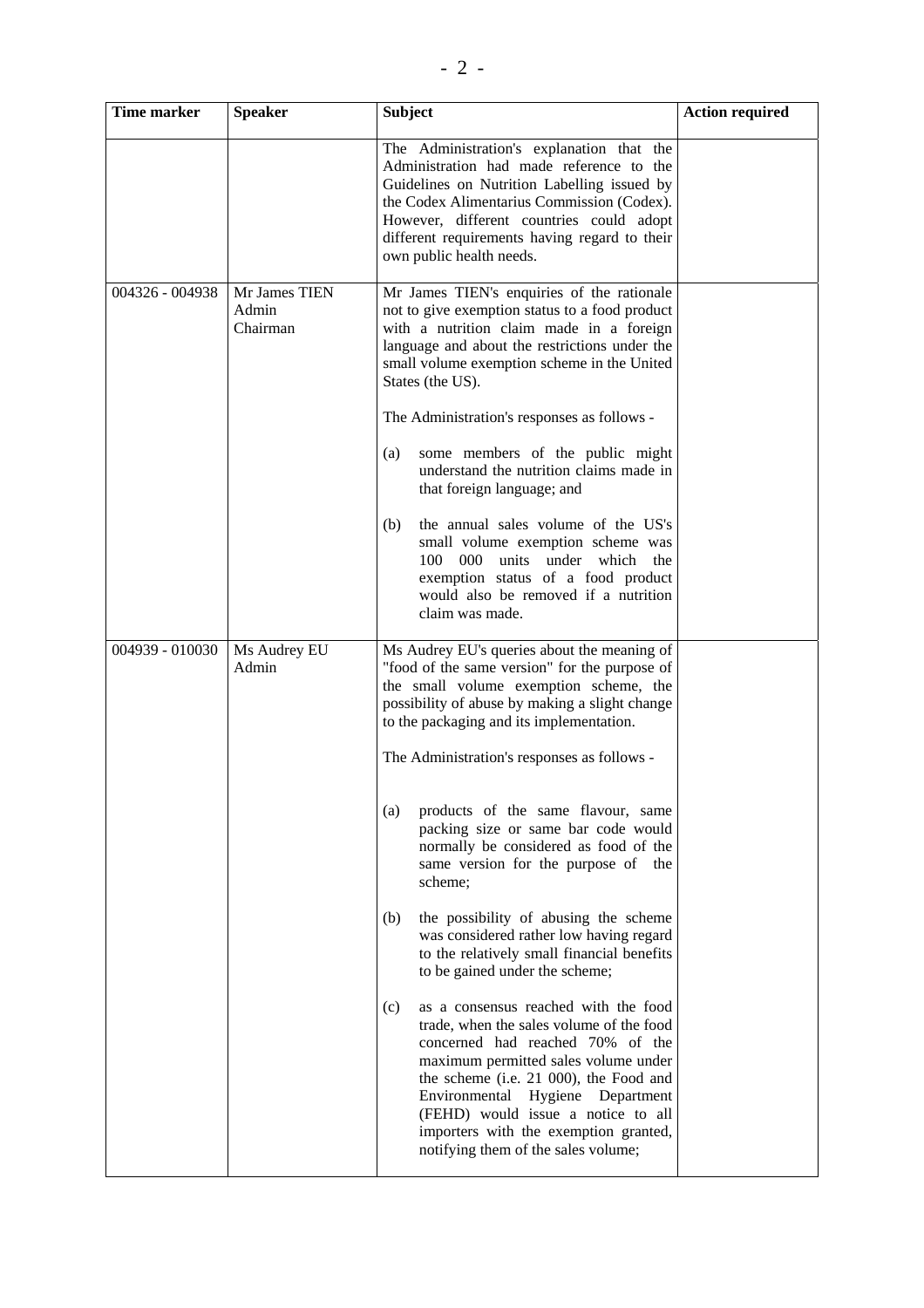| Time marker     | <b>Speaker</b>                       | <b>Subject</b>                                                                                                                                                                                                                                                                                                                                                         | <b>Action required</b> |
|-----------------|--------------------------------------|------------------------------------------------------------------------------------------------------------------------------------------------------------------------------------------------------------------------------------------------------------------------------------------------------------------------------------------------------------------------|------------------------|
|                 |                                      | once the total sales volume of the<br>(d)<br>prepackaged food to<br>which<br>the<br>exemption had been granted<br>had<br>exceeded the limit of 30 000 units per<br>year, all food items currently being put<br>on the market would have to be labelled<br>accordance<br>with<br>the<br>in<br>legal<br>requirements; and<br>a revocation of exemption would take<br>(e) |                        |
|                 |                                      | effect on the expiry of 30 days from the<br>date on which the decision to revoke the<br>exemption was made.                                                                                                                                                                                                                                                            |                        |
| 010031 - 011143 | Mr Andrew LEUNG<br>Admin<br>Chairman | Mr Andrew LEUNG's expression of concerns<br>about $-$<br>the impact on food choices after the<br>(a)                                                                                                                                                                                                                                                                   |                        |
|                 |                                      | of<br>the<br>Amendment<br>enactment<br>Regulation;                                                                                                                                                                                                                                                                                                                     |                        |
|                 |                                      | (b)<br>confusion to the public having regard to<br>the flexibility in labelling format e.g.<br>per $100$ g/ml or per serving format; and                                                                                                                                                                                                                               |                        |
|                 |                                      | possible withdrawal of health food with<br>(c)<br>nutrition claims<br>from Hong Kong<br>market.                                                                                                                                                                                                                                                                        |                        |
|                 |                                      | His further query as to why the proposed<br>nutrition labelling scheme did not follow the<br>Mainland's nutrition labelling requirements on<br>core nutrients (i.e. one plus four core<br>nutrients).                                                                                                                                                                  |                        |
|                 |                                      | The Administration's responses as follows –                                                                                                                                                                                                                                                                                                                            |                        |
|                 |                                      | close liaison with the relevant Mainland<br>(a)<br>authorities including the Ministry of<br>Health<br>and<br>the<br><b>State</b><br>General<br>Administration of Quality Supervision,<br>Inspection and Quarantine had been<br>made on the proposed nutrition labelling<br>system;                                                                                     |                        |
|                 |                                      | (b)<br>a prepackaged food product with a<br>nutrition claim, e.g. a drink with "high"<br>vitamin C, was not necessarily a health<br>food if it contains high sugars at the<br>same time but did not provide such<br>information to consumers; and                                                                                                                      |                        |
|                 |                                      | allowing flexibility in energy unit (i.e.<br>(c)<br>either kilocalorie or kilojoule) and the<br>nutrition labels in either per 100 g/ml or<br>per serving format, which was a<br>proposal from the food trade, would<br>minimize the need for re-labelling of the<br>products,<br>without<br>food<br>reducing<br>consumers' right to make informed<br>choices.         |                        |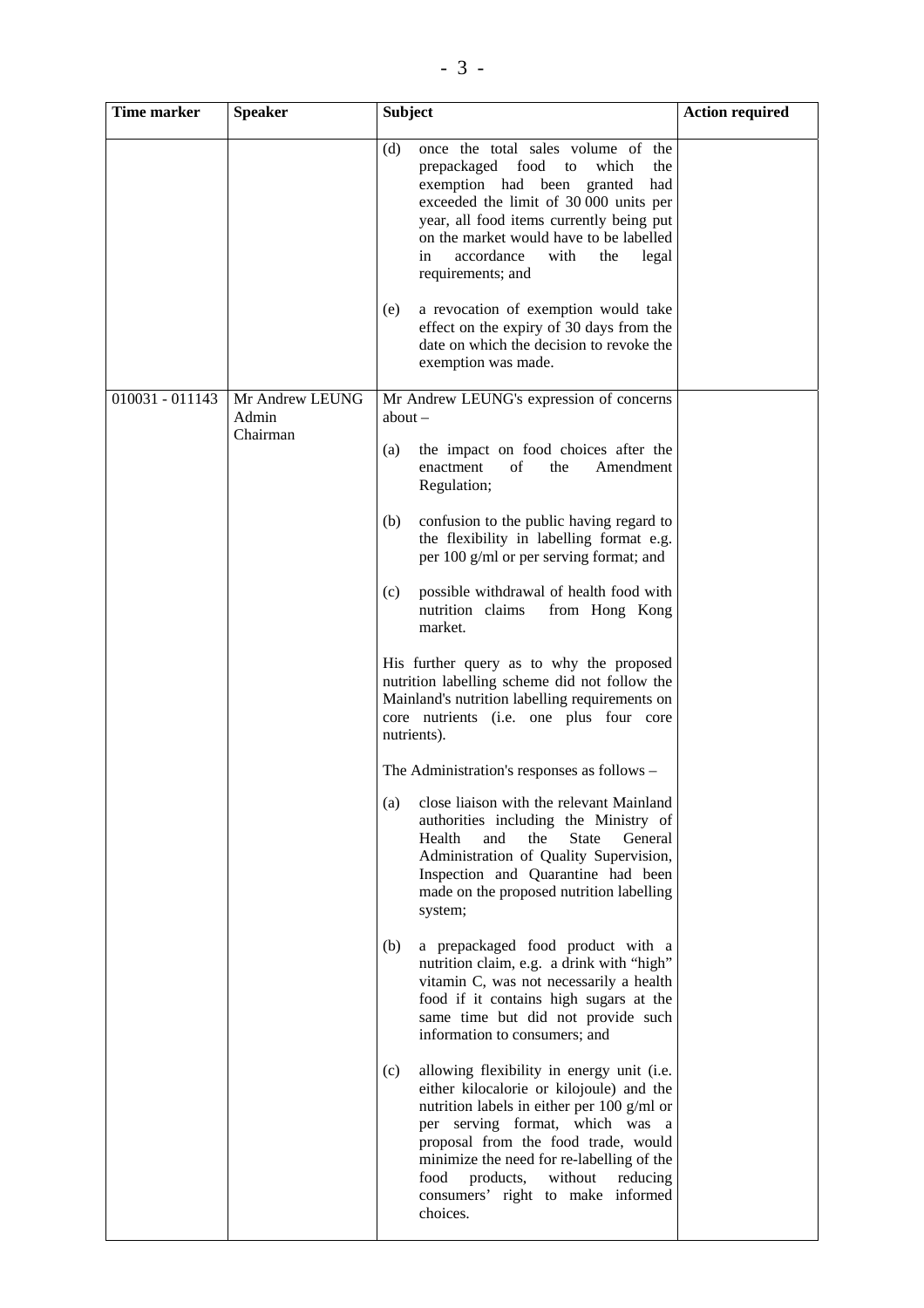| Time marker     | <b>Speaker</b>                                 | <b>Subject</b>                                                                                                                                                                                                                                                                                                                                                                                                                                                                                                                                                                                                            | <b>Action required</b>                                                     |
|-----------------|------------------------------------------------|---------------------------------------------------------------------------------------------------------------------------------------------------------------------------------------------------------------------------------------------------------------------------------------------------------------------------------------------------------------------------------------------------------------------------------------------------------------------------------------------------------------------------------------------------------------------------------------------------------------------------|----------------------------------------------------------------------------|
| 011144 - 012050 | Ms Emily LAU<br>Admin<br>Chairman              | Ms Emily LAU's expression of her wish that<br>the Administration could strike a right balance<br>enabling<br>consumers<br>make<br>between<br>to<br>informed<br>choice<br>food<br>facilitating<br>and<br>business.<br>The Administration was requested to provide<br>information on the impact of implementing<br>the mandatory nutrition labelling scheme on<br>food<br>choice (including)<br>the<br>estimated<br>percentage of food products imported from<br>the Mainland that had to be re-labelled for<br>meeting the nutrition labelling requirements),<br>food price and the business of small food<br>enterprises. | Admin to provide<br>information<br>(see para. $5(a)$ of<br>minutes)        |
| 012051 - 013030 | Mr Tommy<br><b>CHEUNG</b><br>Admin<br>Chairman | <b>CHEUNG's</b><br>Tommy<br>expression<br>of<br>Mr<br>concern about the impact on food choice and<br>cost arising from the need for the food trade to<br>conduct food tests and to re-label the<br>products.<br>further<br>advice<br>His<br>that,<br>though<br>the<br>prepackaged food products with nutrition<br>claims that had an annual sales volume not<br>exceeding 30 000 units only represented 2.5%<br>of all prepackaged food products, they<br>represented about 25% of the types of<br>prepackaged food products on sale in market.                                                                           |                                                                            |
| 013031 - 013936 | Mr Vincent FANG<br>Admin<br>Chairman           | Mr Vincent FANG's clarification that the<br>Liberal Party was supportive of introducing a<br>mandatory nutrition labelling scheme but was<br>concerned about the impact of the proposal of<br>removing the exemption status of a food<br>product if a nutrition claim was made, and<br>that the trade was also not supportive of such<br>a proposal.<br>The Administration was requested to provide<br>information on the public consultation work<br>in respect of the nutrition labelling scheme.                                                                                                                       | Admin to provide<br><b>Information</b><br>(see para. $5(b)$ of<br>minutes) |
| 013937 - 014710 | Mr WONG Yung-kan<br>Admin                      | Mr WONG Yung-kan's enquires as to whether<br>food products under the same brand but with<br>different countries of origin would be counted<br>as different versions of food under the<br>exemption scheme and whether the exemption<br>status would apply equally to food products<br>imported from South East Asian countries and<br>the Mainland.<br>The Administration's responses as follows –<br>if the products were of different<br>(a)<br>flavours, packing sizes or bar codes,<br>they would not be considered as food of<br>the same version for the purpose of the<br>small volume exemption scheme; and       |                                                                            |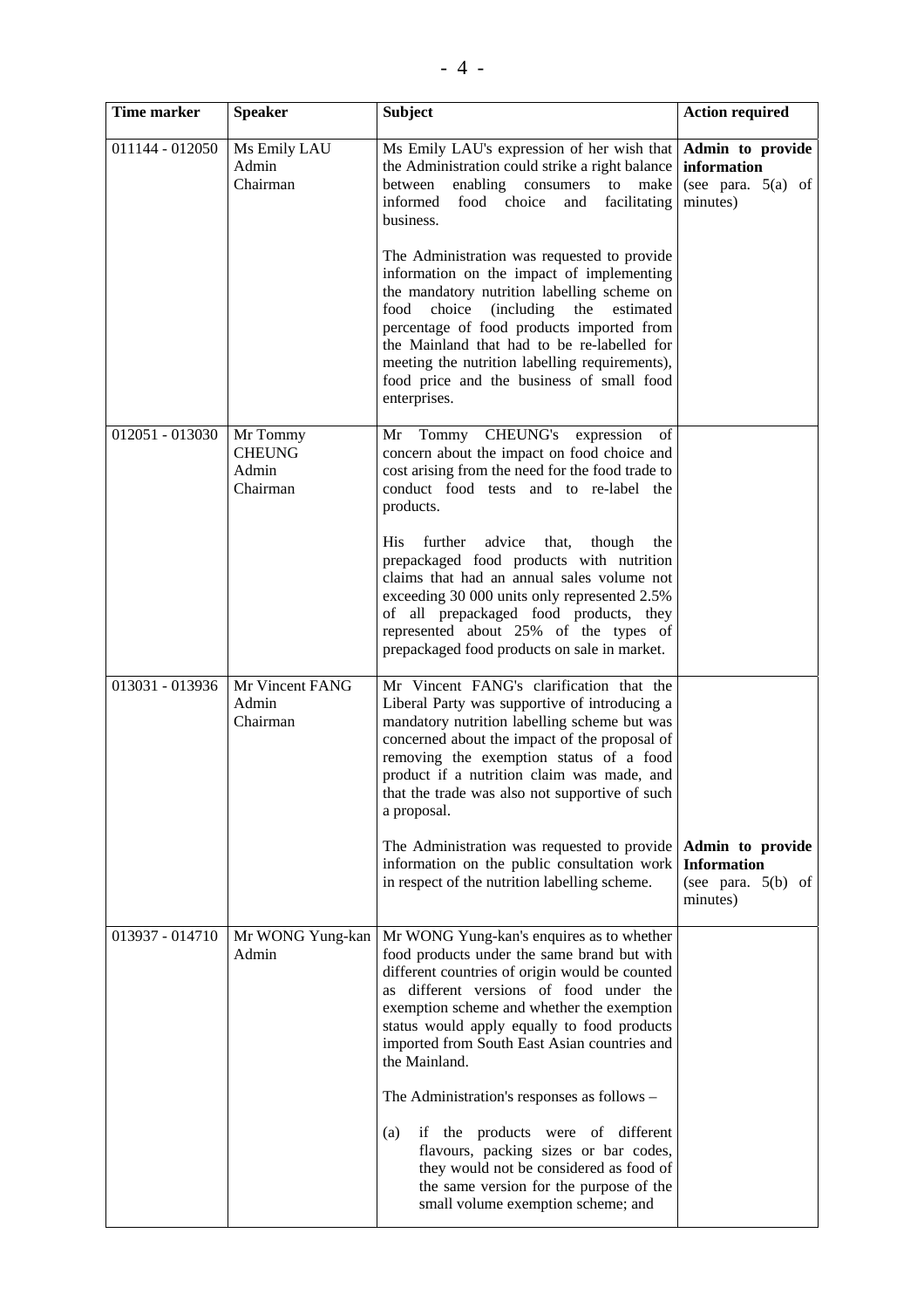| Time marker     | <b>Speaker</b>                     | <b>Subject</b>                                                                                                                                                                                                                                                                                                                                                                                                                                                                                                       | <b>Action required</b> |
|-----------------|------------------------------------|----------------------------------------------------------------------------------------------------------------------------------------------------------------------------------------------------------------------------------------------------------------------------------------------------------------------------------------------------------------------------------------------------------------------------------------------------------------------------------------------------------------------|------------------------|
|                 |                                    | the exemption scheme applied equally<br>(b)<br>to all prepackaged food, irrespective of<br>countries<br>their<br>origins,<br>of<br>or<br>manufactured locally.                                                                                                                                                                                                                                                                                                                                                       |                        |
| 014711 - 015040 | Mr Fred LI<br>Admin                | Mr Fred LI's questions about how the annual<br>sales volume would be counted if a box of<br>prepackaged biscuit contained a number of<br>individually packed biscuits and how parallel<br>imported food products would be controlled.<br>The Administration's responses as follows –<br>the annual sales volume referred to the<br>(a)<br>boxes of prepackaged biscuit sold to<br>consumers rather than individually<br>packed biscuits contained in each box;<br>and<br>food traders would have to report to<br>(b) |                        |
|                 |                                    | FEHD the sales volume of the food<br>items on a monthly basis and the Centre<br>of Food Safety (CFS) staff would carry<br>out regular inspections of food labels at<br>retail outlets and about 55 000 food<br>labels would be inspected each year.                                                                                                                                                                                                                                                                  |                        |
| 015041 - 015400 | Mr Tommy<br><b>CHEUNG</b><br>Admin | Mr Tommy CHEUNG's question about the<br>current Codex guidelines<br>on<br>nutrition<br>labelling, and his concerns about the grace<br>period allowed for the trade to comply with<br>the<br>nutrition<br>mandatory<br>labelling<br>requirements and whether food products<br>manufactured on the Mainland which had met<br>the "1+14" nutrition labelling requirements of<br>the US needed to be re-labelled for sale in<br>Hong Kong.                                                                               |                        |
|                 |                                    | The Administration's responses as follows –<br>the Codex Guidelines on Nutrition<br>(a)<br>Labelling required that a nutrition label<br>should include<br>energy,<br>protein,<br>carbohydrates and fat, and any other<br>nutrients that were relevant for<br>maintaining a good nutritional status in<br>the population concerned;                                                                                                                                                                                   |                        |
|                 |                                    | the legislative proposal for $"1+7"$<br>(b)<br>scheme<br>in<br>line<br>with<br>was<br>the<br>recommendation put forward by the<br>World Health Organization to<br>the<br>Codex Committee on Food Labelling<br>meeting in April 2007;                                                                                                                                                                                                                                                                                 |                        |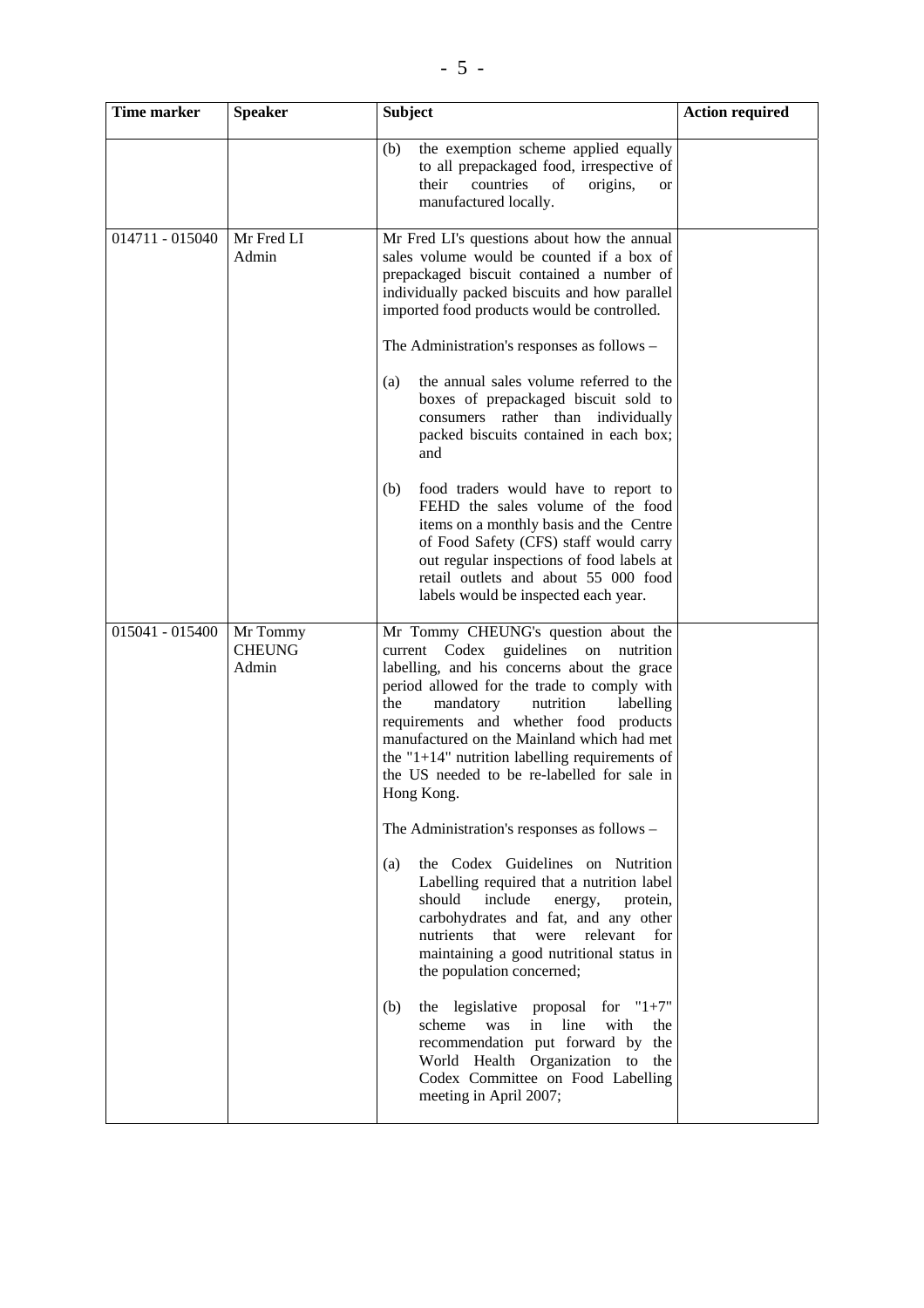| <sub>0</sub> |                |                                                                                                                                                                                                                                                                                                                |                        |
|--------------|----------------|----------------------------------------------------------------------------------------------------------------------------------------------------------------------------------------------------------------------------------------------------------------------------------------------------------------|------------------------|
| Time marker  | <b>Speaker</b> | <b>Subject</b>                                                                                                                                                                                                                                                                                                 | <b>Action required</b> |
|              |                | the<br>food<br>products<br>that<br>(c)<br>were<br>manufactured on the Mainland for<br>export to the US could meet the<br>proposed<br>nutrition<br>labelling<br>requirements of Hong Kong and there<br>was no need for re-labelling; and                                                                        |                        |
|              |                | when the proposal for nutrition labelling<br>(d)<br>scheme was initially put forward, it was<br>proposed that the scheme $("1+9")$ would<br>be implemented in two phases.<br>However, there<br>were calls<br>for<br>implementing the scheme in one-go<br>when the revised scheme $("1+7")$ was<br>put forward. |                        |
|              |                | Mr CHEUNG's remark that it was misleading<br>for the Administration to give an impression<br>that the proposed mandatory nutrition<br>labelling was consistent with the Codex                                                                                                                                  |                        |

|                 |                          | scheme was initially put forward, it was<br>proposed that the scheme $("1+9")$ would<br>implemented in two<br>be<br>phases.<br>However,<br>there<br>were<br>calls<br>for<br>implementing the scheme in one-go<br>when the revised scheme $("1+7")$ was<br>put forward.<br>Mr CHEUNG's remark that it was misleading<br>for the Administration to give an impression<br>that the proposed mandatory nutrition<br>labelling was consistent with the Codex<br>Guidelines.                                                                                                                                                                                                                                                                                                                                                                                                                                                                                                                                                                                                                                                                                                                                                                                                                                                                                                             |  |
|-----------------|--------------------------|------------------------------------------------------------------------------------------------------------------------------------------------------------------------------------------------------------------------------------------------------------------------------------------------------------------------------------------------------------------------------------------------------------------------------------------------------------------------------------------------------------------------------------------------------------------------------------------------------------------------------------------------------------------------------------------------------------------------------------------------------------------------------------------------------------------------------------------------------------------------------------------------------------------------------------------------------------------------------------------------------------------------------------------------------------------------------------------------------------------------------------------------------------------------------------------------------------------------------------------------------------------------------------------------------------------------------------------------------------------------------------|--|
| 015401 - 020200 | Mrs Selina CHOW<br>Admin | Mrs Selina CHOW's expression of worry that<br>many food products would be withdrawn<br>from the market as in the case after the<br>of<br>the<br>Food<br>and<br>enactment<br>Drugs<br>(Composition and Labelling) (Amendment)<br>Regulation 2004.<br>Mrs CHOW's suggestion that, to serve the<br>purpose of assisting consumers in making<br>informed food choices, the Administration<br>could consider requiring the food trade to<br>provide nutrition information of food products<br>with nutrition claims on the website.<br>The Administration's responses as follows –<br>the trade had provided a list of food<br>(a)<br>products that had been withdrawn from<br>the market after the enactment of the<br>Food and Drugs (Composition and<br>Labelling) (Amendment) Regulation<br>for<br>2004,<br>and the reasons<br>their<br>withdrawal were mainly because the<br>food concerned might contain food<br>additives not permitted under the law or,<br>in<br>the<br>overseas<br>some<br>cases,<br>manufacturers refused to provide the<br>information to the food importers; and<br>making nutrition information available<br>(b)<br>the<br>website<br>could<br>not<br>assist<br>on<br>consumers in making informed food<br>choices as they would not be able to<br>obtain instantly information on nutrient<br>contents of the food concerned at the<br>time of purchase. |  |